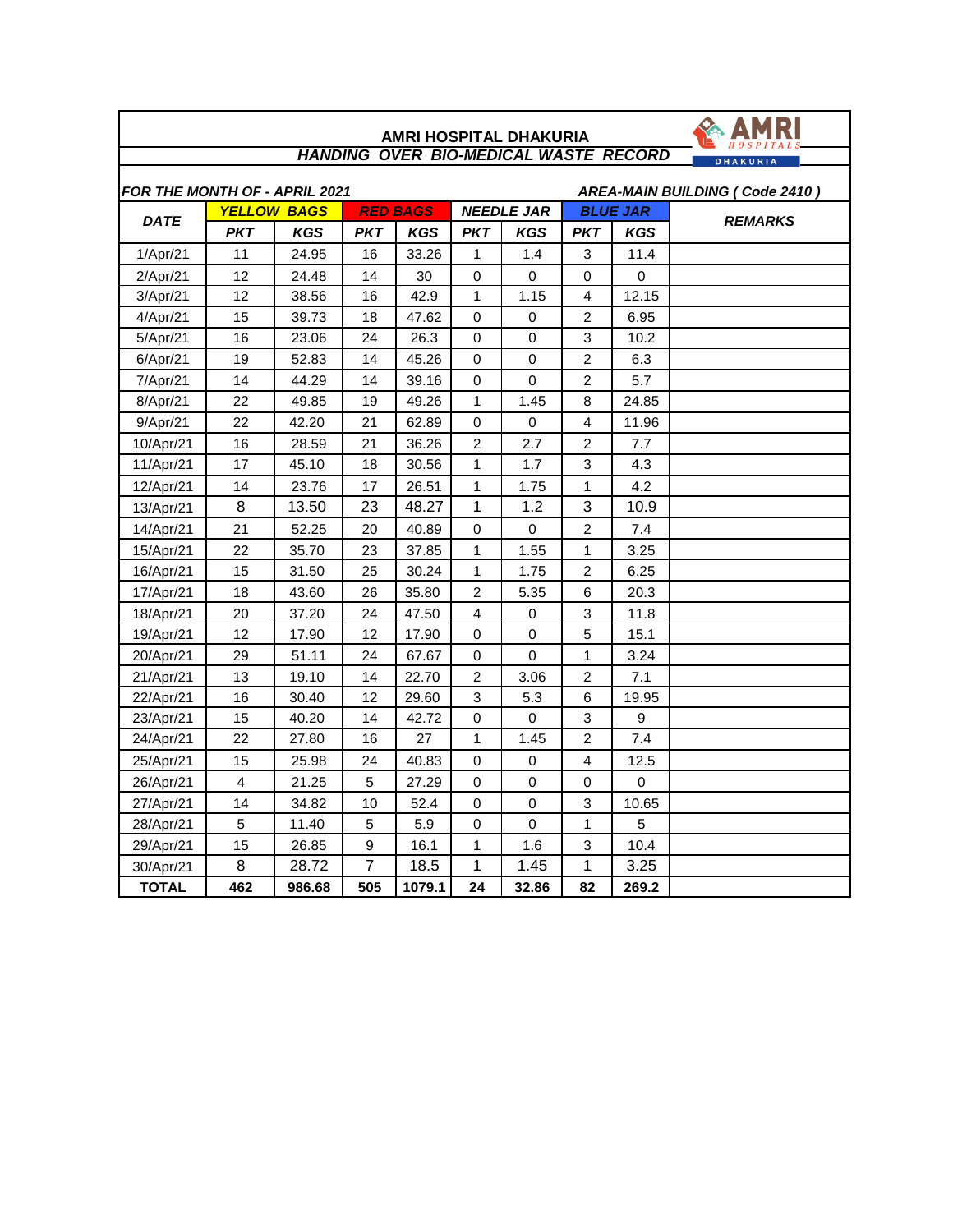|                               |                 |                    |                  |                 |                   | <b>AMRI HOSPITAL DHAKURIA</b>                |                 |                |                              |
|-------------------------------|-----------------|--------------------|------------------|-----------------|-------------------|----------------------------------------------|-----------------|----------------|------------------------------|
|                               |                 |                    |                  |                 |                   | <b>HANDING OVER BIO-MEDICAL WASTE RECORD</b> |                 |                | <b>DHAKURIA</b>              |
| FOR THE MONTH OF - APRIL 2021 |                 |                    |                  |                 |                   |                                              |                 |                | AREA-17 No. Annexe (Code 086 |
|                               |                 | <b>YELLOW BAGS</b> |                  | <b>RED BAGS</b> | <b>NEEDLE JAR</b> |                                              | <b>BLUE JAR</b> |                |                              |
| <b>DATE</b>                   | <b>PKT</b>      | <b>KGS</b>         | PKT              | <b>KGS</b>      | <b>PKT</b>        | <b>KGS</b>                                   | <b>PKT</b>      | <b>KGS</b>     | <b>REMARKS</b>               |
| 1/Apr/21                      | $\overline{2}$  | $\overline{7}$     | 6                | 6.19            | 1                 | 1.8                                          | $\overline{2}$  | 7.8            |                              |
| 2/Apr/21                      | 12              | 24.48              | 14               | 30              | $\mathbf 0$       | $\mathbf 0$                                  | $\mathbf 0$     | $\mathbf 0$    |                              |
| 3/Apr/21                      | $\overline{7}$  | 20.2               | 8                | 10.84           | $\mathbf 0$       | 0                                            | $\overline{c}$  | 6.65           |                              |
| 4/Apr/21                      | 10              | 15.26              | 8                | 10.75           | $\mathbf 0$       | $\mathbf 0$                                  | $\mathbf{1}$    | 3.25           |                              |
| 5/Apr/21                      | 3               | 1.9                | $\overline{2}$   | 5.3             | $\mathbf 0$       | $\mathbf 0$                                  | $\mathbf 0$     | $\mathbf 0$    |                              |
| 6/Apr/21                      | 5               | 6                  | $\overline{c}$   | 0.85            | 0                 | $\mathbf 0$                                  | $\mathbf 0$     | $\mathbf 0$    |                              |
| 7/Apr/21                      | 3               | 17.5               | 4                | 5.15            | $\mathbf 0$       | $\mathbf 0$                                  | $\mathbf 0$     | $\mathbf 0$    |                              |
| 8/Apr/21                      | 4               | 13.45              | $\overline{4}$   | 3.1             | $\mathbf 0$       | $\mathbf 0$                                  | $\mathbf{1}$    | 2.3            |                              |
| 9/Apr/21                      | $\mathsf 3$     | 11                 | 2                | 3.1             | 0                 | 0                                            | 0               | 0              |                              |
| 10/Apr/21                     | $\overline{2}$  | 7.2                | 3                | 2.8             | 0                 | 0                                            | 1               | 4.1            |                              |
| 11/Apr/21                     | 3               | 6.9                | $\overline{c}$   | 2.9             | $\mathbf 0$       | $\Omega$                                     | $\mathbf{1}$    | 3.1            |                              |
| 12/Apr/21                     | $\overline{2}$  | 6.2                | 1                | 6               | $\mathbf 0$       | 0                                            | 1               | 3.35           |                              |
| 13/Apr/21                     | 10              | 15.11              | $\overline{c}$   | 2.9             | $\mathbf 0$       | $\mathbf 0$                                  |                 |                |                              |
| 14/Apr/21                     | 25              | 62.5               | 15               | 37.5            | $\overline{c}$    | 4.05                                         | $\mathsf 3$     | 7.45           |                              |
| 15/Apr/21                     | 28              | 84                 | 10               | 27.85           | $\overline{4}$    | 4.9                                          | $\overline{2}$  | 6              |                              |
| 16/Apr/21                     | 30              | 67.2               | 5                | 12.05           | $\mathbf{1}$      | 1.9                                          | $\mathbf{1}$    | $\overline{4}$ |                              |
| 17/Apr/21                     | 22              | 56.98              | 8                | 30              | $\mathbf 0$       | 0                                            | $\mathbf 0$     | $\mathbf 0$    |                              |
| 18/Apr/21                     | 23              | 45.77              | $\overline{4}$   | 10.5            | $\mathbf 0$       | $\mathbf 0$                                  | $\mathbf 0$     | $\mathbf 0$    |                              |
| 19/Apr/21                     | 18              | 37.8               | 10               | 25.55           | $\mathbf 0$       | $\mathbf 0$                                  | $\mathbf 0$     | $\mathbf 0$    |                              |
| 20/Apr/21                     | 22              | 47.3               | 8                | 23.2            | $\mathbf{1}$      | 1.8                                          | $\overline{2}$  | 6.69           |                              |
| 21/Apr/21                     | 27              | 58.59              | 6                | 19.2            | $\overline{2}$    | 3                                            | $\overline{4}$  | 14.6           |                              |
| 22/Apr/21                     | 24              | 61.44              | 5                | 16.55           | $\mathbf{1}$      | 1.45                                         | 1               | 3.67           |                              |
| 23/Apr/21                     | $\overline{23}$ | 58.42              | $\boldsymbol{9}$ | 26.55           | $\mathbf 0$       | $\mathbf 0$                                  | $\mathbf 0$     | $\mathbf 0$    |                              |
| 24/Apr/21                     | 20              | 51.55              | $\overline{7}$   | 15.61           | $\mathbf 0$       | $\mathbf 0$                                  | $\mathbf 0$     | $\mathbf 0$    |                              |
| 25/Apr/21                     | $\overline{19}$ | 40.85              | $\overline{8}$   | 16.8            | $\mathbf 0$       | $\mathbf 0$                                  | $\mathbf 0$     | $\overline{0}$ |                              |
| 26/Apr/21                     | 21              | 52.29              | 11               | 23.1            | $\mathbf{1}$      | 1.5                                          | $\overline{2}$  | 6.75           |                              |
| 27/Apr/21                     | 23              | 59.34              | $\overline{7}$   | 17.78           | $\mathbf 0$       | $\mathbf 0$                                  | $\pmb{0}$       | $\mathbf 0$    |                              |
| 28/Apr/21                     | 24              | 55.2               | 12               | 31.8            | $\mathbf 0$       | $\mathbf 0$                                  | $\mathbf 0$     | $\mathbf 0$    |                              |
| 29/Apr/21                     | 20              | 45.07              | 5                | 15              | 1                 | 1.65                                         | $\mathbf 0$     | $\mathbf 0$    |                              |
| 30/Apr/21                     | 26              | 75                 | 3                | 16.75           | $\mathbf 0$       | $\mathbf 0$                                  | 0               | $\mathbf 0$    |                              |
| <b>Total</b>                  | 461             | 1111.5             | 191              | 455.67          | 14                | 22.05                                        | 24              | 79.71          |                              |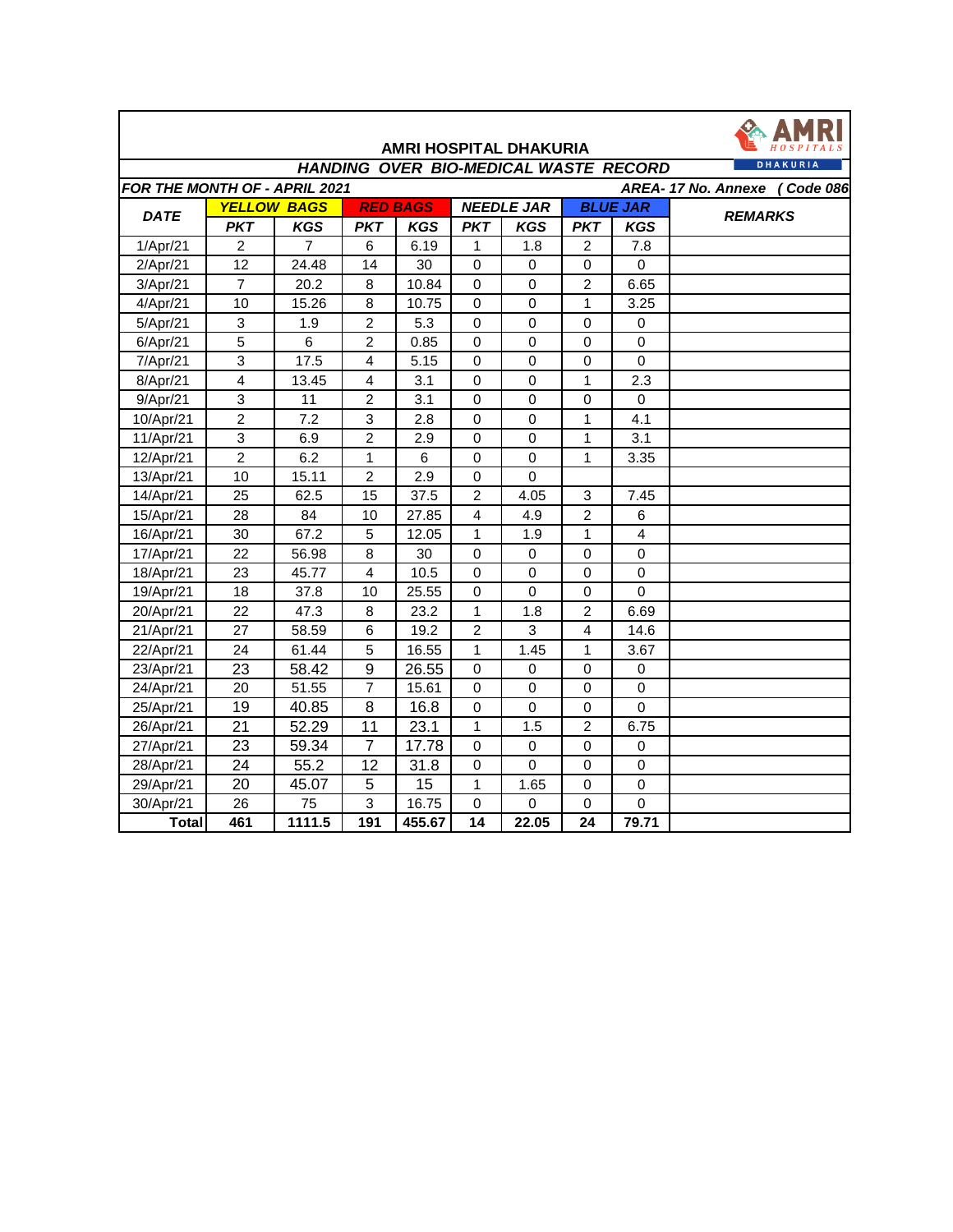|                                                                     |                         |                    |                         |                                      |                     | AMRI HOSPITAL DHAKURIA<br><b>HANDING OVER BIO-MEDICAL WASTE RECORD</b> |              |                 | <b>DHAKURIA</b> |  |  |
|---------------------------------------------------------------------|-------------------------|--------------------|-------------------------|--------------------------------------|---------------------|------------------------------------------------------------------------|--------------|-----------------|-----------------|--|--|
| FOR THE MONTH OF - MARCH 20201<br>AREA- DIABETIC CLINIC (Code 2064) |                         |                    |                         |                                      |                     |                                                                        |              |                 |                 |  |  |
| <b>DATE</b>                                                         |                         | <b>YELLOW BAGS</b> |                         | <b>RED BAGS</b><br><b>NEEDLE JAR</b> |                     |                                                                        |              | <b>BLUE JAR</b> | <b>REMARKS</b>  |  |  |
|                                                                     | <b>PKT</b>              | <b>KGS</b>         | <b>PKT</b>              | <b>KGS</b>                           | <b>PKT</b>          | <b>KGS</b>                                                             | <b>PKT</b>   | <b>KGS</b>      |                 |  |  |
| 1/Apr/21                                                            | $\overline{2}$          | 3                  | $6\phantom{1}6$         | 6.8                                  | $\mathbf 0$         | 0                                                                      | $\mathbf 0$  | $\pmb{0}$       |                 |  |  |
| 2/Apr/21                                                            | $\boldsymbol{0}$        | $\mathbf 0$        | $\mathbf 0$             | 0                                    | 0                   | 0                                                                      | 0            | 0               |                 |  |  |
| 3/Apr/21                                                            | 4                       | 4.58               | 18                      | 13.93                                | $\mathbf 0$         | 0                                                                      | $\mathbf 0$  | $\pmb{0}$       |                 |  |  |
| 4/Apr/21                                                            | $\boldsymbol{0}$        | 0                  | $\mathbf 0$             | 0                                    | 0                   | 0                                                                      | 0            | $\mathsf 0$     |                 |  |  |
| 5/Apr/21                                                            | 4                       | 3.59               | $\overline{2}$          | 1.86                                 | 0                   | 0                                                                      | 0            | $\pmb{0}$       |                 |  |  |
| 6/Apr/21                                                            | $\mathbf 0$             | 0                  | $\mathbf 0$             | $\mathbf 0$                          | $\mathbf 0$         | 0                                                                      | $\mathbf 0$  | $\pmb{0}$       |                 |  |  |
| 7/Apr/21                                                            | $\mathsf 0$             | $\pmb{0}$          | $\overline{\mathbf{4}}$ | 2.94                                 | 0                   | 0                                                                      | 0            | $\mathsf 0$     |                 |  |  |
| 8/Apr/21                                                            | $\pmb{0}$               | $\mathbf 0$        | $\mathbf 0$             | $\mathbf 0$                          | $\mathbf 0$         | 0                                                                      | $\mathbf 0$  | $\mathbf 0$     |                 |  |  |
| 9/Apr/21                                                            | 8                       | 9.75               | 11                      | 1072                                 | 0                   | 0                                                                      | $\mathbf 0$  | $\pmb{0}$       |                 |  |  |
| 10/Apr/21                                                           | $\pmb{0}$               | $\pmb{0}$          | $\pmb{0}$               | $\mathsf 0$                          | $\mathsf{O}\xspace$ | 0                                                                      | $\pmb{0}$    | $\pmb{0}$       |                 |  |  |
| 11/Apr/21                                                           | $\boldsymbol{0}$        | $\mathbf 0$        | $\mathbf 0$             | $\mathbf 0$                          | 0                   | 0                                                                      | $\mathbf 0$  | $\pmb{0}$       |                 |  |  |
| 12/Apr/21                                                           | 4                       | 7.1                | 3                       | 5.4                                  | $\mathbf 0$         | 0                                                                      | 0            | 0               |                 |  |  |
| 13/Apr/21                                                           | $\boldsymbol{0}$        | $\pmb{0}$          | $\mathbf 0$             | $\mathbf 0$                          | $\mathbf 0$         | 0                                                                      | $\mathbf 0$  | $\mathsf 0$     |                 |  |  |
| 14/Apr/21                                                           | $\pmb{0}$               | $\pmb{0}$          | $\mathbf 0$             | $\mathbf 0$                          | 0                   | 0                                                                      | $\pmb{0}$    | $\mathsf 0$     |                 |  |  |
| 15/Apr/21                                                           | $\pmb{0}$               | $\mathbf 0$        | $\pmb{0}$               | $\mathbf 0$                          | $\mathbf 0$         | 0                                                                      | $\mathbf 0$  | $\pmb{0}$       |                 |  |  |
| 16/Apr/21                                                           | 3                       | 6.9                | 5                       | 8.55                                 | $\mathbf 0$         | 0                                                                      | $\mathbf 0$  | $\pmb{0}$       |                 |  |  |
| 17/Apr/21                                                           | 0                       | 0                  | $\mathbf 0$             | $\mathbf 0$                          | $\mathsf{O}\xspace$ | 0                                                                      | $\pmb{0}$    | $\mathsf 0$     |                 |  |  |
| 18/Apr/21                                                           | 21                      | 20                 | 24                      | 36.69                                | 0                   | 0                                                                      | $\mathbf 0$  | $\pmb{0}$       |                 |  |  |
| 19/Apr/21                                                           | $\mathbf{1}$            | 3                  | $\,6$                   | 7.8                                  | $\mathsf{O}\xspace$ | 0                                                                      | $\pmb{0}$    | $\mathsf 0$     |                 |  |  |
| 20/Apr/21                                                           | 5                       | 5.5                | $\,6$                   | 7.42                                 | $\mathbf 0$         | 0                                                                      | $\mathbf 0$  | $\mathbf 0$     |                 |  |  |
| 21/Apr/21                                                           | 5                       | 4.5                | 12                      | 14.6                                 | 0                   | 0                                                                      | $\pmb{0}$    | 0               |                 |  |  |
| 22/Apr/21                                                           | 4                       | 5.9                | 12                      | 11.5                                 | $\mathbf 0$         | 0                                                                      | $\mathbf 0$  | $\pmb{0}$       |                 |  |  |
| 23/Apr/21                                                           | 4                       | 5.63               | 5                       | 4.08                                 | $\mathbf 0$         | 0                                                                      | 0            | $\mathsf 0$     |                 |  |  |
| 24/Apr/21                                                           | $\pmb{0}$               | $\pmb{0}$          | $\pmb{0}$               | $\mathbf 0$                          | 0                   | 0                                                                      | 0            | $\pmb{0}$       |                 |  |  |
| 25/Apr/21                                                           | $\mathsf 0$             | 0                  | 0                       | 0                                    | 0                   | 0                                                                      | 0            | $\pmb{0}$       |                 |  |  |
| 26/Apr/21                                                           | 4                       | 6.61               | 13                      | 22.41                                | 0                   | 0                                                                      | 0            | 0               |                 |  |  |
| 27/Apr/21                                                           | $\pmb{0}$               | 0                  | $\mathsf 0$             | $\mathsf 0$                          | $\mathbf 0$         | 0                                                                      | $\mathbf 0$  | $\mathbf 0$     |                 |  |  |
| 28/Apr/21                                                           | $\overline{\mathbf{4}}$ | $\overline{7}$     | $5\phantom{.0}$         | 20                                   | $\pmb{0}$           | $\boldsymbol{0}$                                                       | $\pmb{0}$    | $\pmb{0}$       |                 |  |  |
| 29/Apr/21                                                           | 6                       | 9.1                | 9                       | 11.11                                | $\mathbf 0$         | $\boldsymbol{0}$                                                       | $\mathsf{O}$ | $\mathbf 0$     |                 |  |  |
| 30/Apr/21                                                           | 4                       | 5.73               | 9                       | 13.56                                | $\mathsf{O}\xspace$ | $\boldsymbol{0}$                                                       | $\mathsf{O}$ | $\pmb{0}$       |                 |  |  |